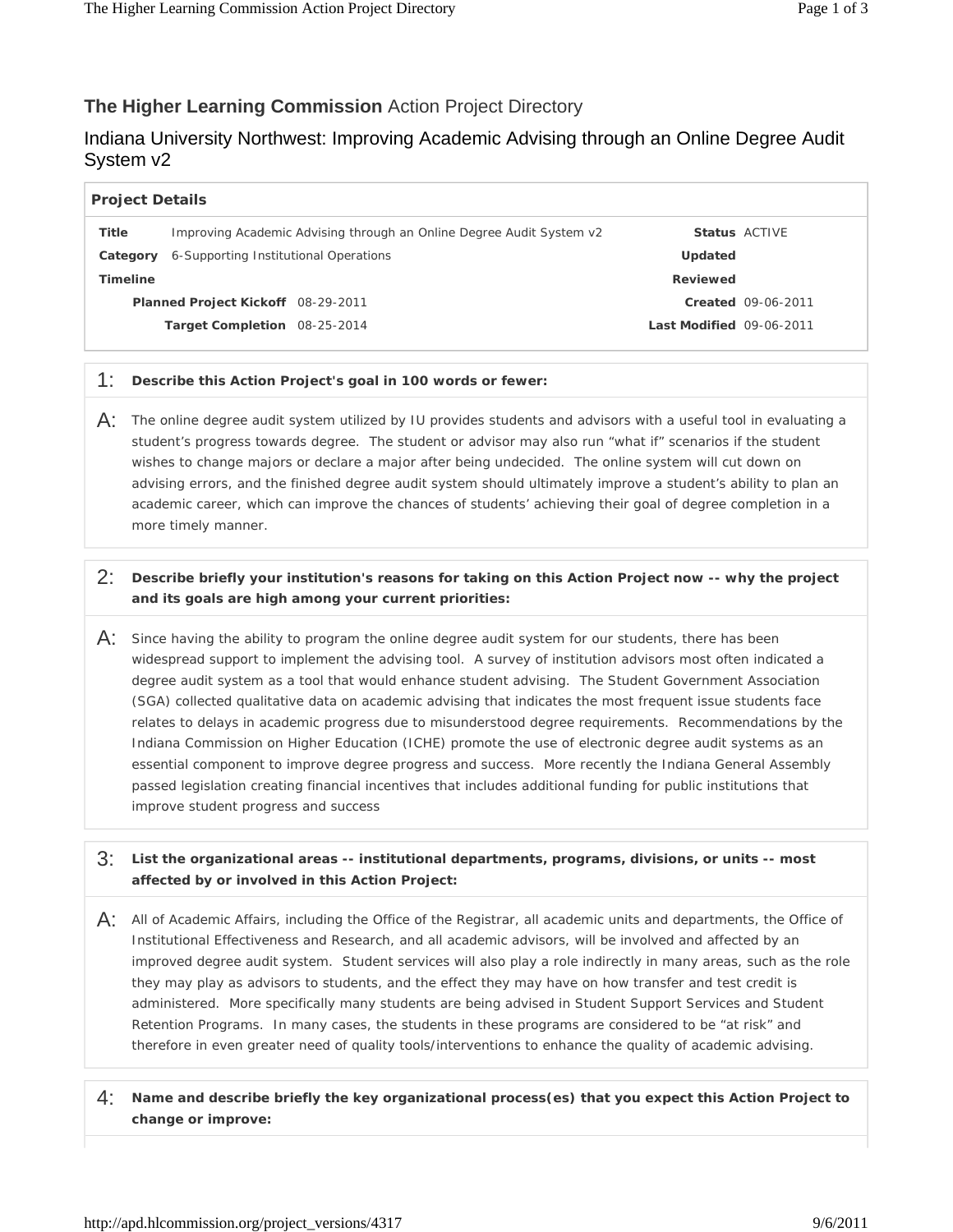## $A$ :

The key organizational process that this Action Project will improve is Academic Advising. The Degree Audit System will be a component of the Student Information System (SIS). SIS is a University-wide computing environment for student administration at IU. It is comprised of a) the PeopleSoft student administration software, b) PeopleSoft self-service modules, and c) the IU Information Environment (IUIE) for reporting. The PeopleSoft product includes a database, a Web interface, and software to process student data in an integrated way. The SIS addresses such key functions as student recruitment, admissions, records, registration, grades, transcripts, advising, financial aid, student accounts (bursar), and data analysis and reporting of studentrelated information.

 create "what-if" scenarios for various programs or plans (i.e., schools and majors); tracking advising session information, notes and enrollment planning, and providing university-wide access to notes for advisors among electronic degree audit system will be beneficial to both students and advisors and should result in increased The key component relevant to this action project is academic advising. The following functions are potentially available to our campus through SIS: assigning groups of students to academic advisors or faculty based on given criteria; saving and accessing stored "what-if" degree audits; and students and advisors will be able to other functions. However, these functions are only available after significant academic consultation and programming have been completed. Currently degree audits are done by hand by faculty advisors and verified during graduation checks with the recorders of individual academic units. It is our belief that moving to an student satisfaction with the advising process as well as impact persistence and time to graduation rates.

 This project will focus campus attention on the importance of creating a degree auditing process. Significant was created and filled in the Office of Institutional Effectiveness and Research in February 2011. This individual campus resources will need to be committed to this project. A fulltime Research/Programmer analyst position will work half-time programming degree audits. The Office of Institutional Effectiveness and Research, within Academic Affairs, will assist the Academic Units' faculty representatives from each degree program to work with the degree audit programmer to ensure that the degree requirements for their particular degree are accurately represented in the system.

 unit regarding the use of the degree audit system. As significant numbers of degree programs become live in materials will be produced and available in hardcopy and on the web for students and advisors to utilize. Finally, updates will be required as new courses and curricula are developed and existing curricula is modified. Once a particular degree audit has been programmed and debugged with the assistance of the academic unit and degree audit programmer, one-on-one demonstrations will be provided to the academic advisors in that the degree audit system, additional training will be provided to reinforce earlier demonstrations. How-to

### 5: **Explain the rationale for the length of time planned for this Action Project (from kickoff to target completion):**

 reviewed in October 2010. A number of factors have created delays in the implementation of the degree audit offices responsible for the programming, and the state of Indiana's decision to shift some of the mission of IU time to finish all our degree programs, develop documentation and training for the system, and develop A: Our original Degree Audit Action Project was posted in April 2010, updated in September of 2010, and system at IU Northwest. A new campus bulletin, changes in general education requirements, reorganization of Northwest away from Associate's degrees, all contributed to previous work done on the degree audit system to be outdated before it was widely used. We are starting from scratch, and we are playing catch-up. At the current rate, we expect to complete about two or three degree programs per month. Three years would allow protocols and train additional personnel to maintain the system.